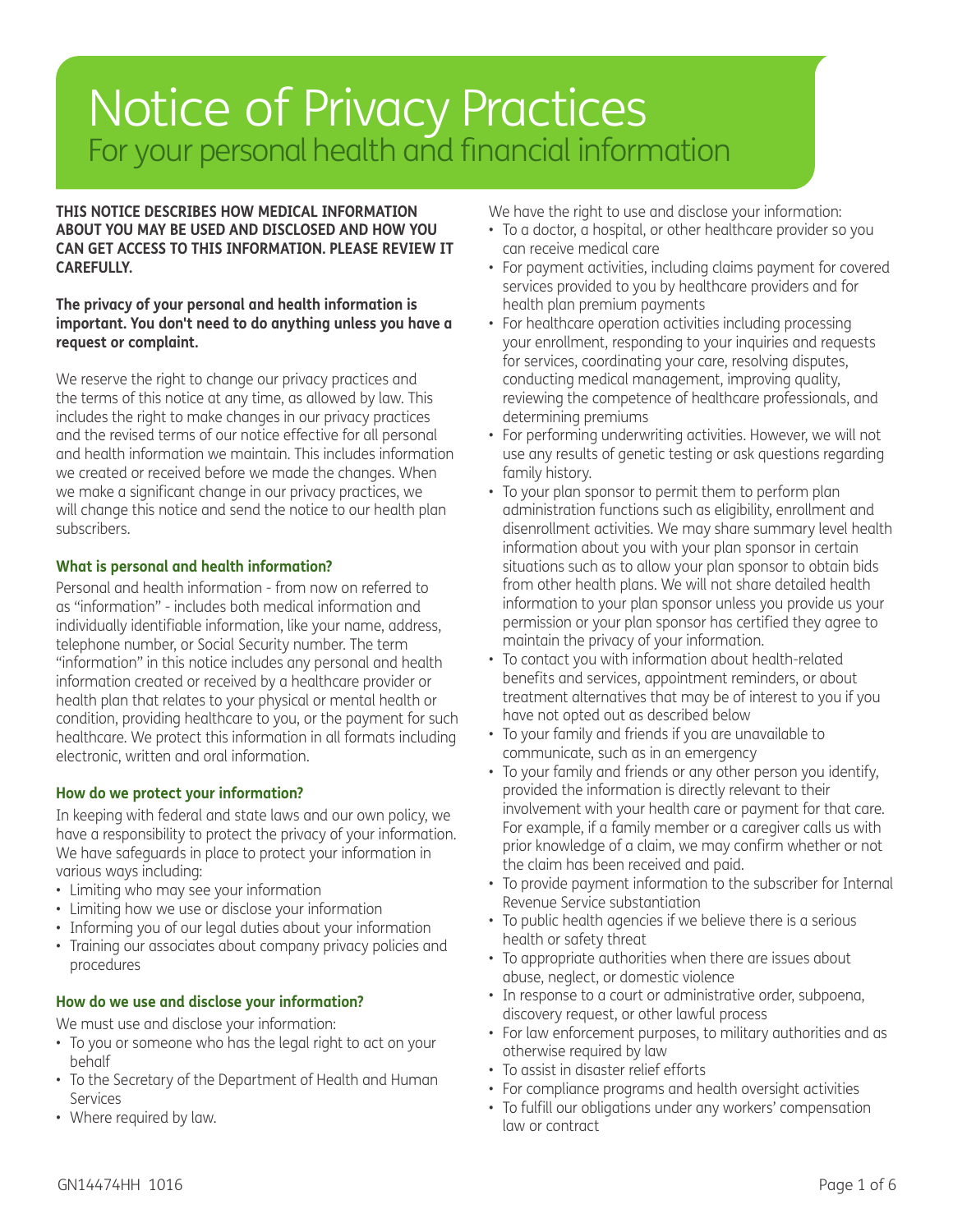# Notice of Privacy Practices (continued)

- To avert a serious and imminent threat to your health or safety or the health or safety of others
- For research purposes in limited circumstances
- For procurement, banking, or transplantation of organs, eyes, or tissue
- To a coroner, medical examiner, or funeral director.

#### **Will we use your information for purposes not described in this notice?**

In all situations other than described in this notice, we will request your written permission before using or disclosing your information. You may revoke your permission at any time by notifying us in writing. We will not use or disclose your information for any reason not described in this notice without your permission. The following uses and disclosures will require an authorization:

- Most uses and disclosures of psychotherapy notes
- Marketing purposes
- Sale of protected health information

#### **What do we do with your information when you are no longer a member or you do not obtain coverage through us?**

Your information may continue to be used for purposes described in this notice when your membership is terminated or you do not obtain coverage through us. After the required legal retention period, we destroy the information following strict procedures to maintain the confidentiality.

#### **What are my rights concerning my information?**

The following are your rights with respect to your information. We are committed to responding to your rights request in a timely manner.

- Access You have the right to review and obtain a copy of your information that may be used to make decisions about you, such as claims and case or medical management records. You also may receive a summary of this health information. If you request copies, we may charge you a fee for each page, a per hour charge for staff time to locate and copy your information, and postage.
- Adverse Underwriting Decision You have the right to be provided a reason for denial or adverse underwriting decision if your application for insurance is declined. \*
- Alternate Communications You have the right to receive confidential communications of information in a different manner or at a different place to avoid a life threatening situation. We will accommodate your request if it is reasonable.
- Amendment You have the right to access any personal information we have collected about you in connection with your insurance transaction. Within 30 days of receipt of your written request, we will make any of this personal information available to you or to your designated representative. You also have the right to request correction, amendment or deletion of any of this personal information. Within 30 business days of receipt of your written request, we will notify you of our correction, amendment or deletion of the information in dispute, or of our refusal to make such correction, amendment or deletion after further investigation. In the event that we refuse to correct, amend or delete the information in dispute, you have the right to submit to us a written statement of the reasons for your disagreement with our assessment of the information in dispute and what you consider to be the correct information. We shall make such a statement accessible to any and all parties reviewing the information in dispute.\*
- We may deny your request if we did not create the information, we do not maintain the information, or the information is correct and complete. If we deny your request, we will give you a written explanation of the denial.
- Disclosure You have the right to receive a listing of instances in which we or our business associates have disclosed your information for purposes other than treatment, payment, health plan operations, and certain other activities. We maintain this information and make it available to you for a period of six years at your request. If you request this list more than once in a 12-month period, we may charge you a reasonable, cost-based fee for responding to these additional requests.
- Notice You have the right to receive a written copy of this notice any time you request.
- Restriction You have the right to ask to restrict uses or disclosures of your information. We are not required to agree to these restrictions, but if we do, we will abide by our agreement. You also have the right to agree to or terminate a previously submitted restriction.

#### **What types of communications can I opt out of that are made to me?**

- Appointment reminders
- Treatment alternatives or other health-related benefits or services

\* This right applies only to our Massachusetts residents in accordance with state regulations.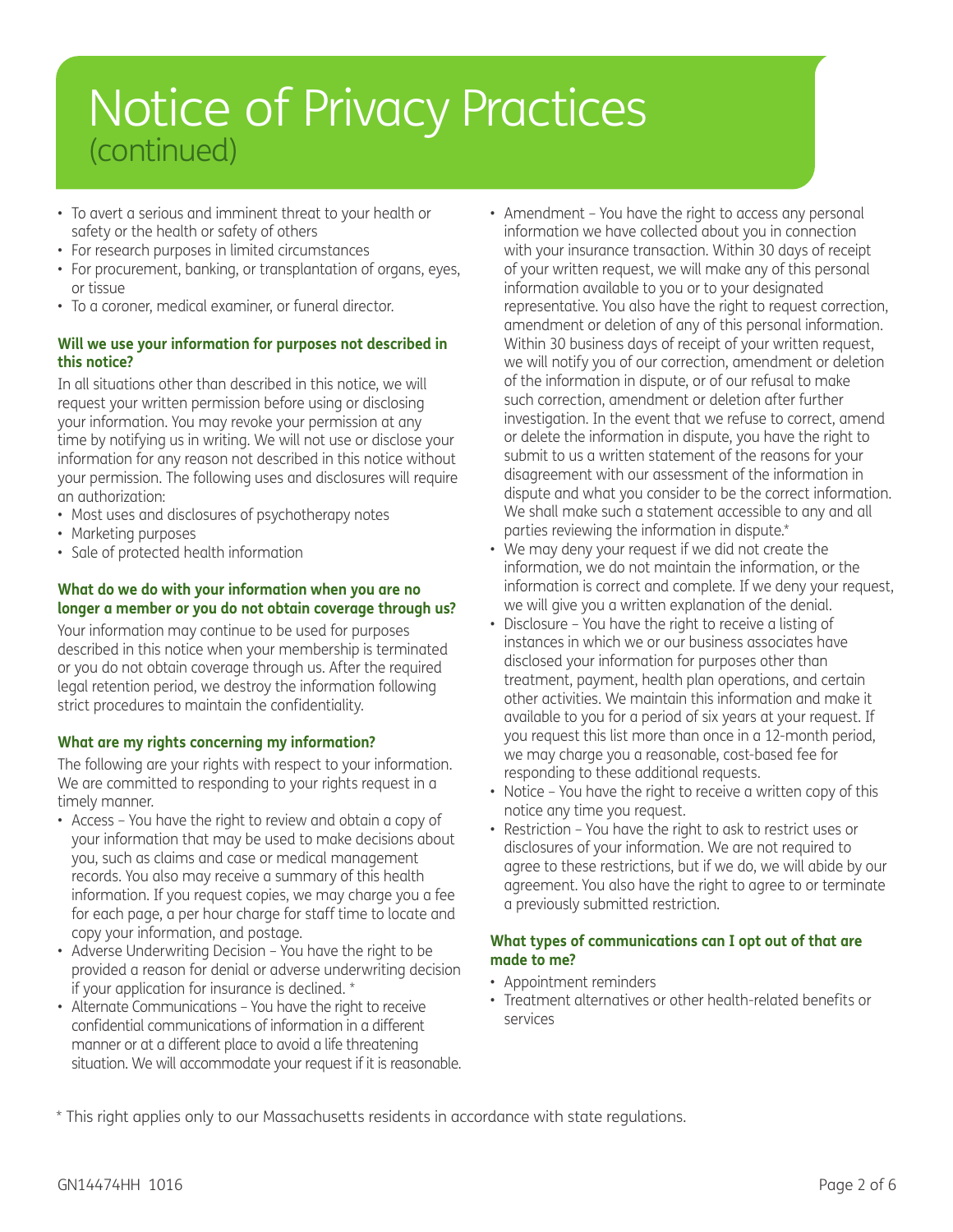# Notice of Privacy Practices (continued)

#### **How do I exercise my rights or obtain a copy of this notice?**

All of your privacy rights can be exercised by obtaining the applicable privacy rights request forms. You may obtain any of the forms by:

- Contacting us at 1-866-861-2762 at any time
- Accessing our Website at Humana.com and going to the
- Privacy Practices link

Louisville, KY 40202

• E-mailing us at privacyoffice@humana.com Send completed request form to: Humana Inc. Privacy Office 003/10911 101 E. Main Street

#### **What should I do if I believe my privacy has been violated?**

If you believe your privacy has been violated in any way, you may file a complaint with us by calling us at 1-866-861-2762 any time.

You may also submit a written complaint to the U.S. Department of Health and Human Services, Office of Civil Rights (OCR). We will give you the appropriate OCR regional address on request. You also have the option to e-mail your complaint to OCRComplaint@hhs.gov. We support your right to protect the privacy of your personal and health information. We will not retaliate in any way if you elect to file a complaint with us or with the U.S. Department of Health and Human Services.

#### **What will happen if my private information is used or disclosed inappropriately?**

You have a right to receive a notice that a breach has resulted in your unsecured private information being inappropriately used or disclosed. We will notify you in a timely manner if such a breach occurs.

#### **PRIVACY NOTICE CONCERNING FINANCIAL INFORMATION**

We and our affiliates understand that the privacy of your personal information is important to you. We take your privacy seriously and your trust in our ability to protect your private information is very important to us. This notice describes our policy regarding the confidentiality and disclosure of personal financial information.

#### **How do we collect information about you?**

GN14474HH 1016 Page 3 of 6 We collect information about you and your family when you complete applications and forms. We also collect information from your dealings with us, our affiliates, or others. For example, we may receive information about you from participants in the healthcare system, such as your doctor or hospital, as well as from employers or plan administrators, credit bureaus, and the Medical Information Bureau.

#### **What information do we receive about you?**

The information we receive may include such items as your name, address, telephone number, date of birth, Social Security number, premium payment history, and your activity on our Website. This also includes information regarding your medical benefit plan, your health benefits, and health risk assessments.

#### **Where will we disclose your information?**

We may share your information with affiliated companies and non-affiliated third parties, as permitted by law. We may also provide your information to other financial institutions with which we have joint marketing agreements in order to provide you with offers for products and services you may find of value or which are health-related.

#### **What can I prevent with an opt-out disclosure?**

You can prevent the disclosures to non-affiliated third parties that provide products and services not offered by us or where the non-affiliated company provides services related to your plan by requesting to opt-out of such disclosures. Your opt-out request will apply to all members or individuals covered under your identification number or member account.

Your opt-out request will continue to apply until you revoke your request or terminate your membership.

#### **How do I request an opt-out?**

At any time you can tell us not to share any of your personal information with affiliated companies that provide offers other than our products or services. If you wish to exercise your optout option, or to revoke a previous opt out request, you need to provide the following information to process your request: your name, date of birth, and your member identification number. You can use any of the methods below to request or revoke your opt- out:

- Call us at 1-866-861-2762
- E-mail us at privacyoffice@humana.com.
- Send your opt-out request to us in writing: Humana Inc. Privacy Office 003/10911 101 E. Main Street Louisville, KY 40202

We follow all federal and state laws, rules, and regulations addressing the protection of personal and health information. In situations when federal and state laws, rules, and regulations conflict, we follow the law, rule, or regulation which provides greater protection.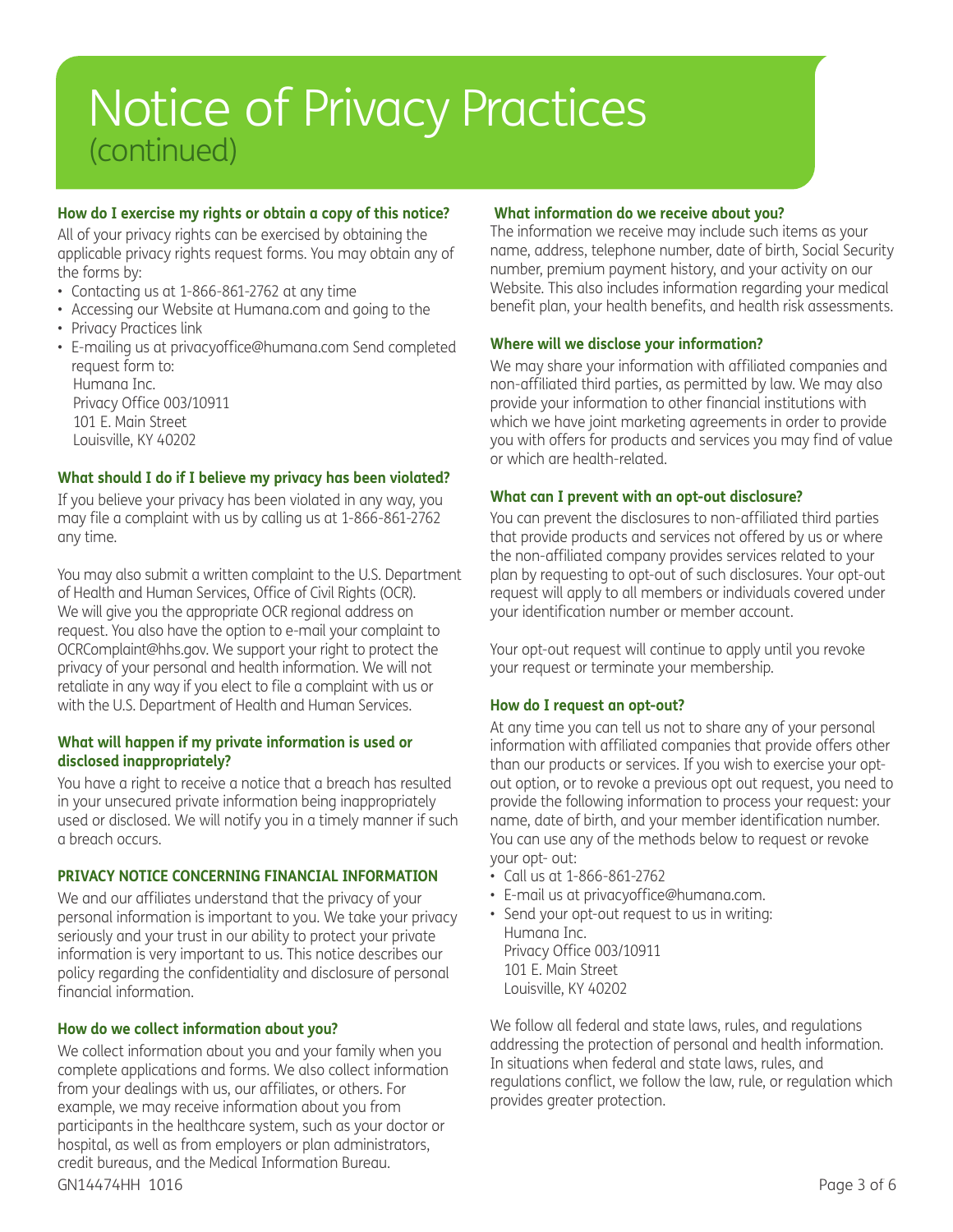# Notice of Privacy Practices (continued)

The following affiliates and subsidiaries also adhere to our privacy policies and procedures:

American Dental Plan of North Carolina, Inc. American Dental Providers of Arkansas, Inc. American Eldercare, Inc. Arcadian Health Plan, Inc. Arcadian Management Services CarePlus Health Plans, Inc. Cariten Health Plan, Inc. CHA HMO, Inc. CompBenefits Company CompBenefits Dental, Inc. CompBenefits Insurance Company CompBenefits of Alabama, Inc. CompBenefits of Georgia, Inc. DentiCare, Inc. Emphesys Insurance Company HumanaDental Insurance Company Humana Behavioral Health Humana Benefit Plan of Illinois, Inc. fna OSF Health Plans, Inc. Humana Employers Health Plan of Georgia, Inc. Humana Health Benefit Plan of Louisiana, Inc. Humana Health Company of New York, Inc. Humana Health Insurance Company of Florida, Inc. Humana Health Plan of California, Inc.

Humana Health Plan of Ohio, Inc. Humana Health Plan of Texas, Inc. Humana Health Plan, Inc. Humana Health Plans of Puerto Rico, Inc. Humana Insurance Company Humana Insurance Company of Kentucky Humana Insurance Company of New York Humana Insurance of Puerto Rico, Inc. Humana Medical Plan, Inc. Humana Medical Plan of Michigan, Inc. Humana Medical Plan of Pennsylvania, Inc. Humana Medical Plan of Utah, Inc. Humana Pharmacy, Inc. Humana Regional Health Plan, Inc. Humana Wisconsin Health Organization Insurance Corporation Kanawha Insurance Company\* Managed Care Indemnity, Inc M.D. Care, Inc. The Dental Concern, Inc. Humana Dental Concern, ltd

\* These affiliates and subsidiaries are only covered by the Privacy Notice Concerning Financial Information section.

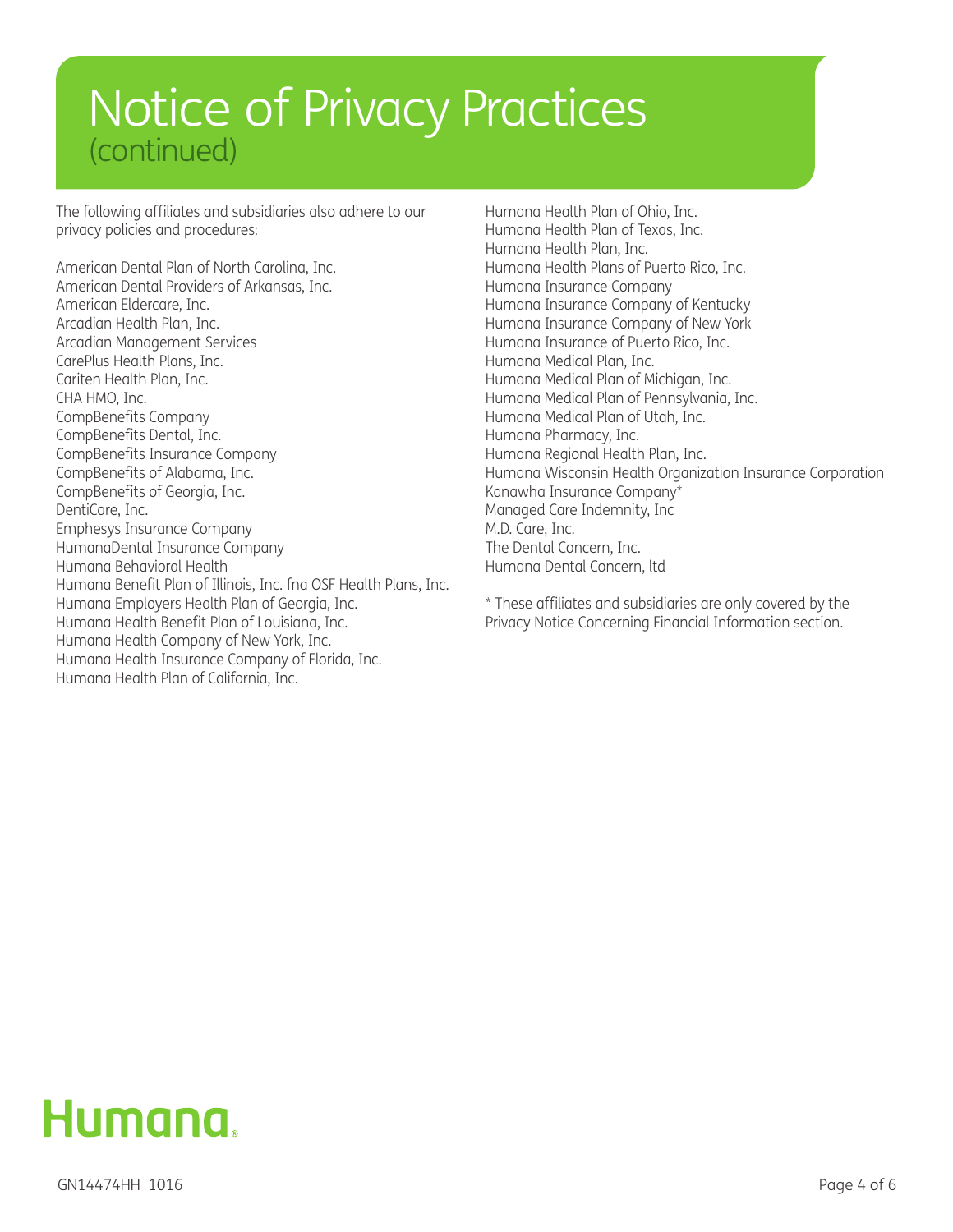#### **Discrimination is Against the Law**

Humana Inc. and its subsidiaries ("Humana") comply with applicable Federal civil rights laws and do not discriminate on the basis of race, color, national origin, age, disability, or sex. Humana Inc. and its subsidiaries ("Humana") do not exclude people or treat them differently because of race, color, national origin, age, disability, or sex.

Humana Inc. and its subsidiaries ("Humana") provide:

- Free auxiliary aids and services, such as qualified sign language interpreters, video remote interpretation, and written information in other formats to people with disabilities when such auxiliary aids and services are necessary to ensure an equal opportunity to participate.
- Free language services to people whose primary language is not English when those services are necessary to provide meaningful access, such as translated documents or oral interpretation.

If you need these services, call the number on your ID card or if you use a TTY, call 711.

If you believe that Humana Inc. and its subsidiaries ("Humana") have failed to provide these services or discriminated in another way on the basis of race, color, national origin, age, disability, or sex, you can file a grievance with:

Discrimination Grievances P.O. Box 14618 Lexington, KY 40512 - 4618

If you need help filing a grievance, call the number on your ID card or if you use a TTY, call 711.

You can also file a civil rights complaint with the **U.S. Department of Health and Human Services**, Office for Civil Rights electronically through the Office for Civil Rights Complaint Portal, available at **https://ocrportal.hhs.gov/ocr/portal/lobby.jsf**, or by mail or phone at:

**U.S. Department of Health and Human Services**  200 Independence Avenue, SW Room 509F, HHH Building Washington, D.C. 20201 **1-800–368–1019, 800-537-7697 (TDD)**  Complaint forms are available at **http://www.hhs.gov/ocr/office/file/index.html**